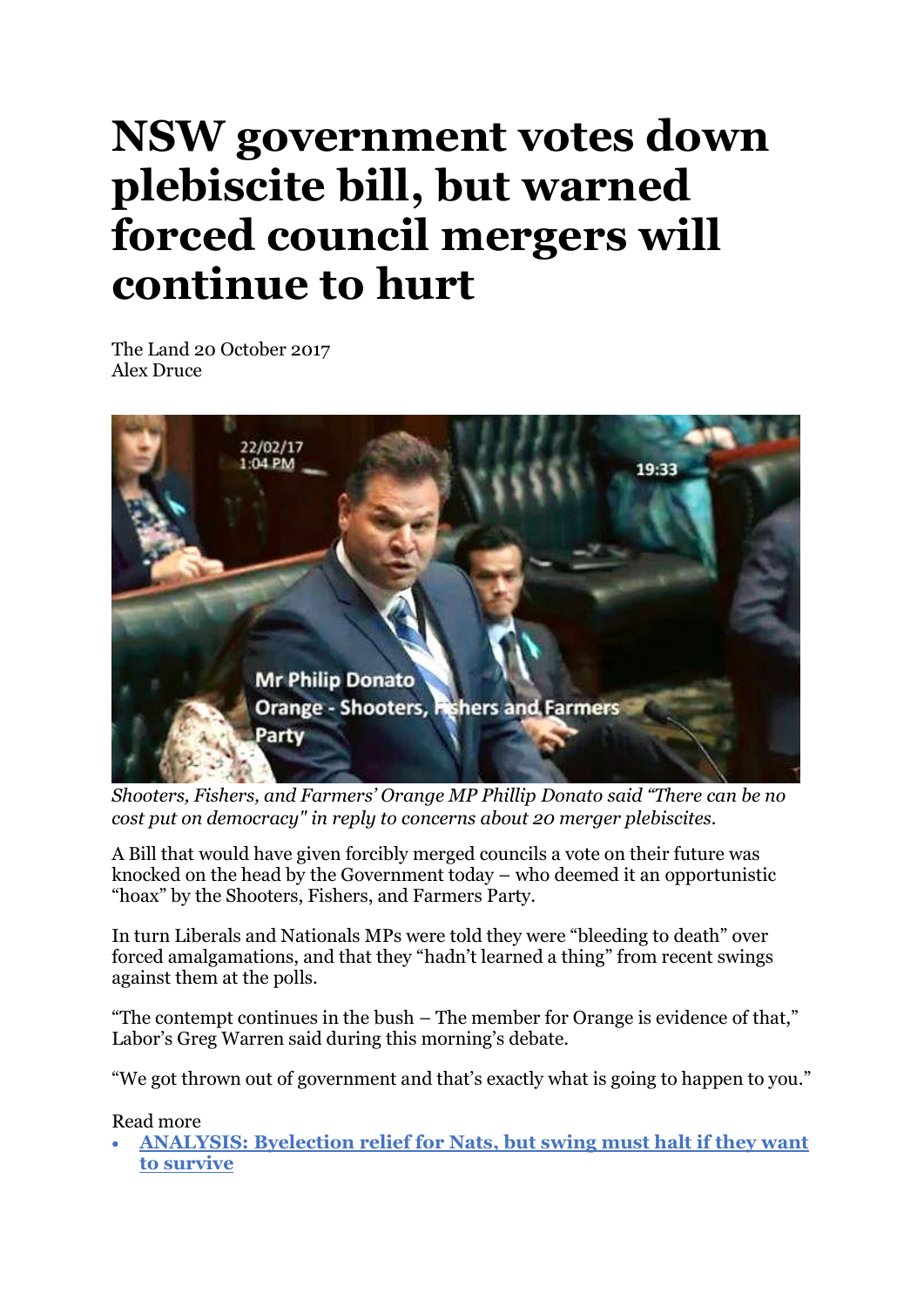

*Premier Gladys Berejiklian.*

Resuming a debate from August, government was scathing of the Shooters' Local Government Amendment (Amalgamation Referendums) Bill.

The Bill, which was ultimately voted down 47-37, proposed giving residents in 20 forcibly merged councils a plebiscite on whether they wanted to remain amalgamated.

Amendments from the Greens also pushed for a referendum for future merger proposals.

Government maintained the Bill was poorly drafted and opportunistic.

Coalition MPs said it ignored the cost of plebiscites across the state, that it would undo good work in already-merged councils, and that it would place an unnecessary burden on the NSW Electoral Commission.

In reply Shooters' Orange MP Phillip Donato said "There can be no cost put on democracy."

Liberal Albury MP Greg Alpin acknowledged mergers in communities such as Tumbarumba remained contentious.

But he said the Bill would open the door to councils being hijacked by local feuds and conflicting interests.

He said, ultimately, the Bill was a ploy by the Shooters to use the regions to score political points in Sydney.

"(It presents) a theme park of hazards to mire any small council area," Mr Alpin said.